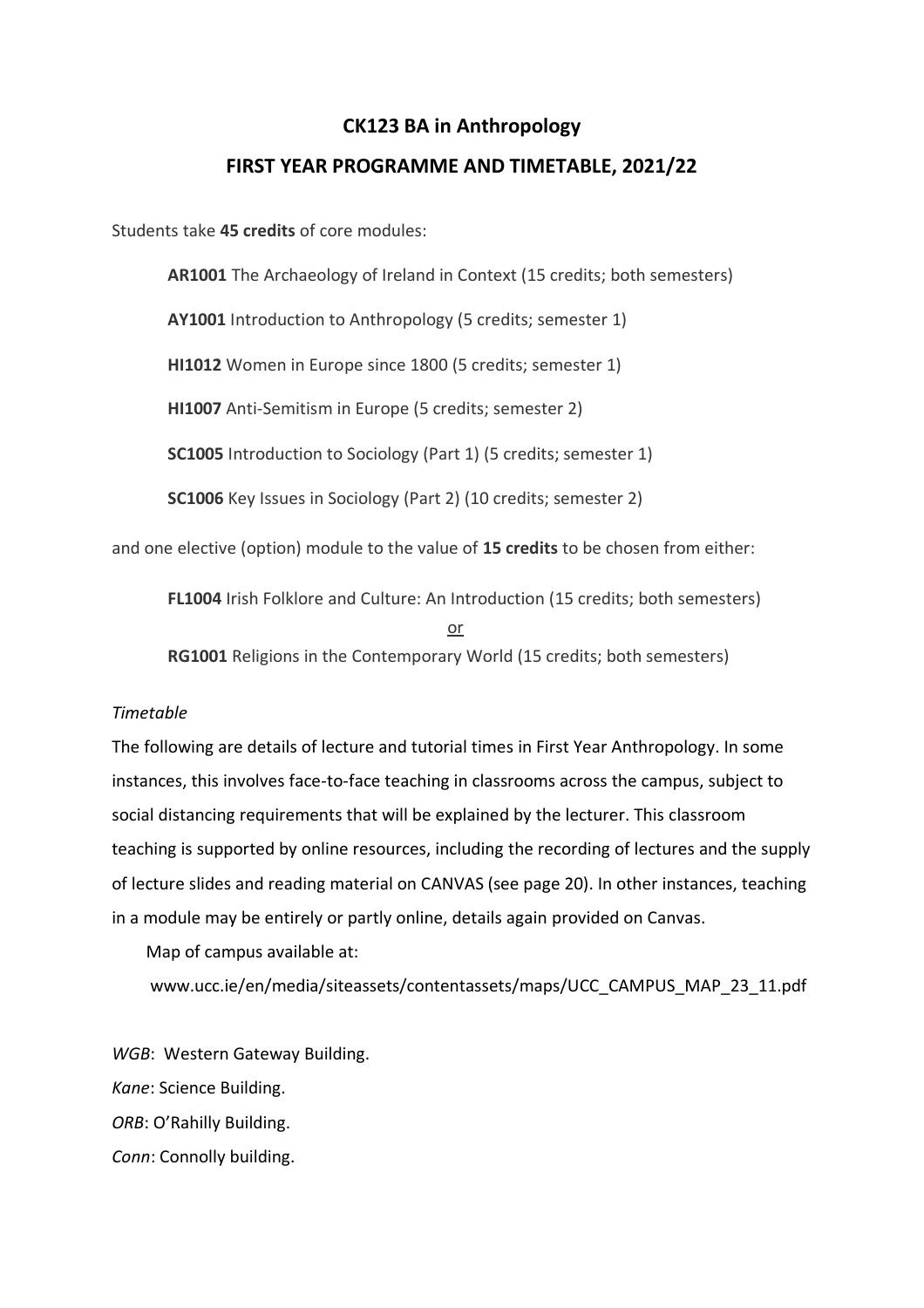*Boole*: lecture theatres in basement of Boole Library building. *Elec Eng*: Electrical Engineering building. *WW*: West Wing lecture rooms. GG-LT: Geography theatre.

## **AY1001 INTRODUCTION TO ANTHROPOLOGY**

Two classes each week, starting 27<sup>th</sup> September, and both face-to-face in classroom. The first is a lecture at 12–1pm Tuesday in Connolly S2; the second a seminar held at 12–1pm Friday in Connolly S5.

## **ARCHAEOLOGY**

Module AR1001. Three on-campus lectures each week starting  $27<sup>th</sup>$  September, delivered at 11–12am Monday (Boole 2), 9–10am Tuesday (Boole 2) and 2–3pm Wednesday (Boole 3). In addition, students have a tutorial each Thursday starting 11<sup>th</sup> October, with class divided alphabetically between 10–11am Thursday (O'Kelly Room, Connolly Building) or 11–12am Thursday (O'Kelly Room, Connolly Building). All teaching is face-to-face in classrooms, with lectures (not tutorials) also recorded on Panopto. *Contact person: Prof William O'Brien. Email: w.obrien@ucc.ie*

#### **SOCIOLOGY**

Module SC1005. Two online lectures each week in semester 1, starting 27th September, accessed through SC1005 page on Canvas. The lecture times are 12–1pm Monday and 2– 3pm, Thursday. In addition, there is a weekly workshop session at 3–4pm each Tuesday, starting on Tuesday 5th October, held in the Geography lecture theatre. Students can sign up on Canvas either for face-to-face or online workshop. *Contact person: Dr Amin Sharifi Isaloo. Email: [amin.sharifiisaloo@ucc.ie](mailto:amin.sharifiisaloo@ucc.ie)*

#### **HISTORY**

Module HI1012. Two on-campus lectures a week starting 27<sup>th</sup> September. The lecture times for module HI1012 are 9–10am Monday (room C\_ORB\_212) and 1–2pm, Wednesday (room